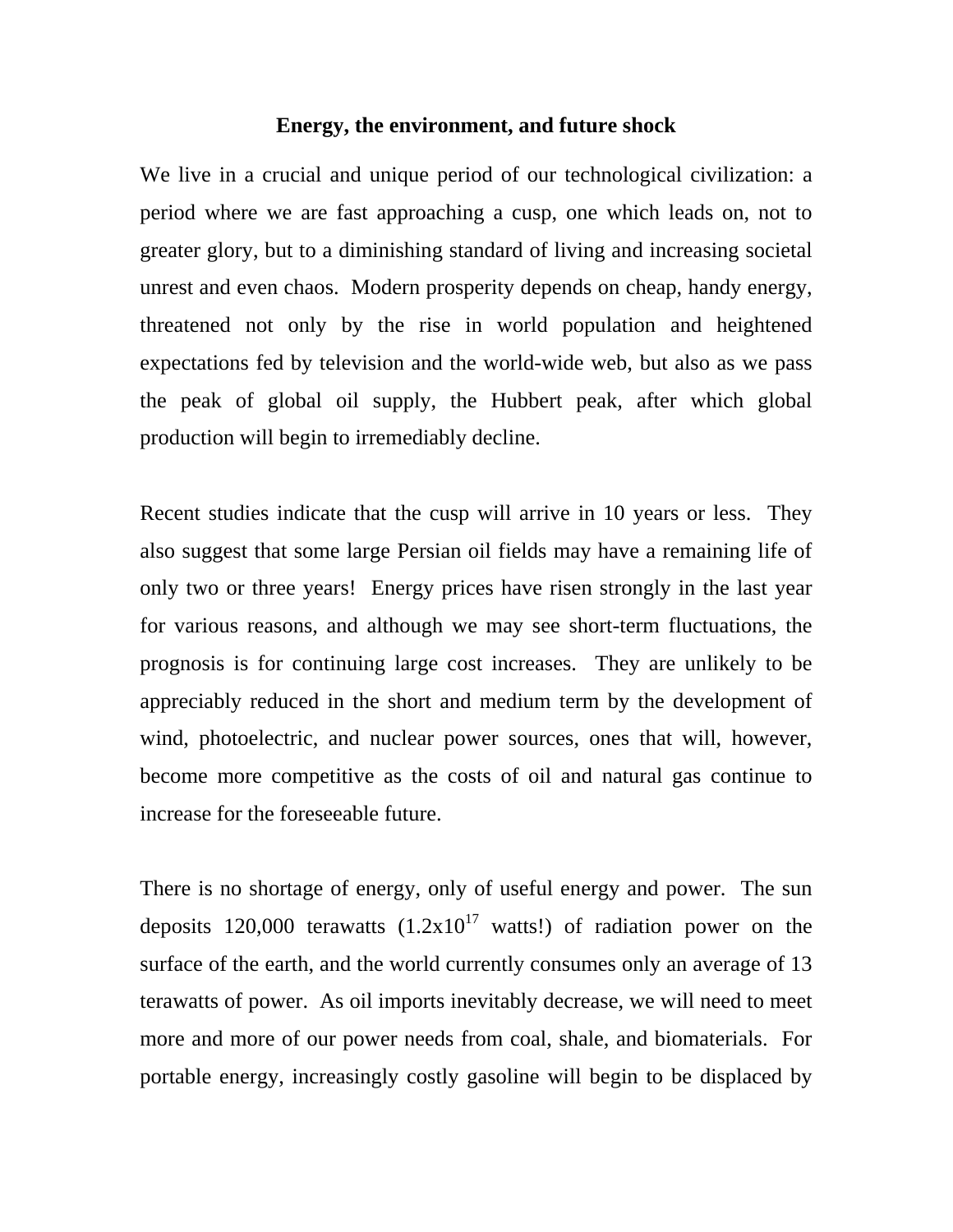batteries, fuel cells, and stored hydrogen. But there are major energy costs in producing such materials, so the net energy gain may be less than expected, and possibly even negative for hydrogen. Instead of pushing plans for moon colonies, manned trips to Mars, and seemingly endless foreign wars, our government should be greatly increasing its support of energy research and development.

Increased use of coal and other non-solar energy sources will contribute to increased carbon dioxide emissions and consequent further global warming. The ostrich-like attitude of the government on global warming has insured that we have done far less than necessary to control and reduce such emissions, and it is already too late to avoid further warming. The tragedy of the commons is in full flower, and continued lack of action by the largest polluter, us, and by large developing countries, such as China and India, will have incalculably deleterious consequences over the next 50 to 100 years.

Most of us at Carolina Meadows, however, are here only for the short term! Nevertheless, there are some things we can do to help: Make your next car not a SUV but a hybrid, and save electricity and heating oil wherever possible. I walk around the campus every day and often see outside garage lights left on all night. Take a look at the compact spiral fluorescent lights in the ceiling of the club center store. Such long-life lights are available in both 14 and 27 watt sizes and produce light equivalent to 60 and 100 watt incandescent bulbs, respectively. I have replaced all of the non-dimmable 65-watt recessed flood lights in my villa by such fluorescents, ones that also produce light closer to sunlight than do incandescents. They cost \$6.75 each